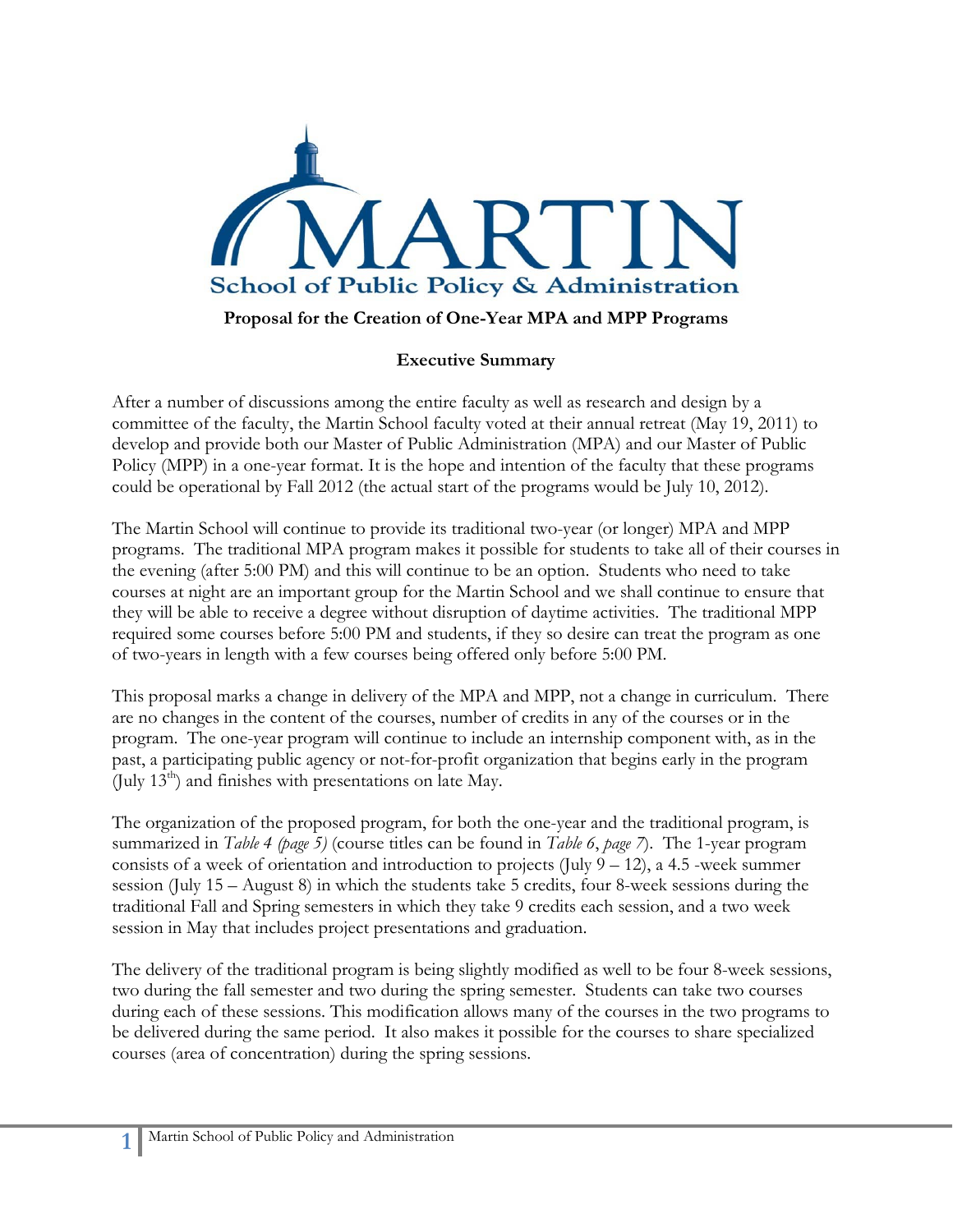To gain some perspective on the changes in delivery between the proposed and current program, a summary of the sequencing of courses in the current MPA and MPP is found in *Table 5 (page 6)*. More details on the proposed schedule for each of the sessions can be found in the *Appendix (pages 8-11).*

We have examined the implications of the creation of the one-year programs on our teaching requirements given our current faculty. Some additional teaching resources will be required though they are relatively limited. Currently we employ several adjunct faculty to teach in the program and view their participation as an important component of the program, particularly for professional development (as does our accrediting body, NASPAA). We shall have to hire more adjunct faculty to teach more sections of these courses as well as some sections of other courses. Because we are able to use our Area of Concentration courses for both the one-year and traditional programs are need for additional teaching resources is significantly reduced. In sum, we expect to need to hire faculty to teach an additional five to six sections of courses a year. We should note that none of the resources used in this program come at the expense of teaching in our Ph.D. program.

The Martin School faculty believes that there are a number of very good reasons to develop the oneyear program. Currently there are only a few one-year MPA or MPP programs offered in the United States. These programs have been extremely popular where they have been offered. We believe that a one-year program will be extremely attractive to interested students and should greatly improve recruiting of the best-caliber students, particularly those from outside of Kentucky and neighboring states. We also anticipate an increase in interest among students who have just completed their undergraduate degrees and from students interested in one of our joint degree programs. We intend to significantly increase recruiting efforts among University of Kentucky undergraduates as well as undergraduates at other Kentucky and regional institutions.

We feel another advantage of the program will be the increased interactions among and cohesiveness of the students in the program. By design, with the exception of two areas of concentration courses, all students take the same classes. This, combined with the intensity of the schedule, should help to stimulate students to work together and form strong bonds, something; frankly, we have had difficulty developing among students in the past.

The faculty feels strongly that the development of the one-year program is in the best interest of the Martin School and that we have the resources to accomplish it. With the one-year program, we expect an improvement in both the quality of incoming students and the academic environment in the Martin School.

Sincerely,

Merl Hackbart Director, Martin School of Public Policy and Administration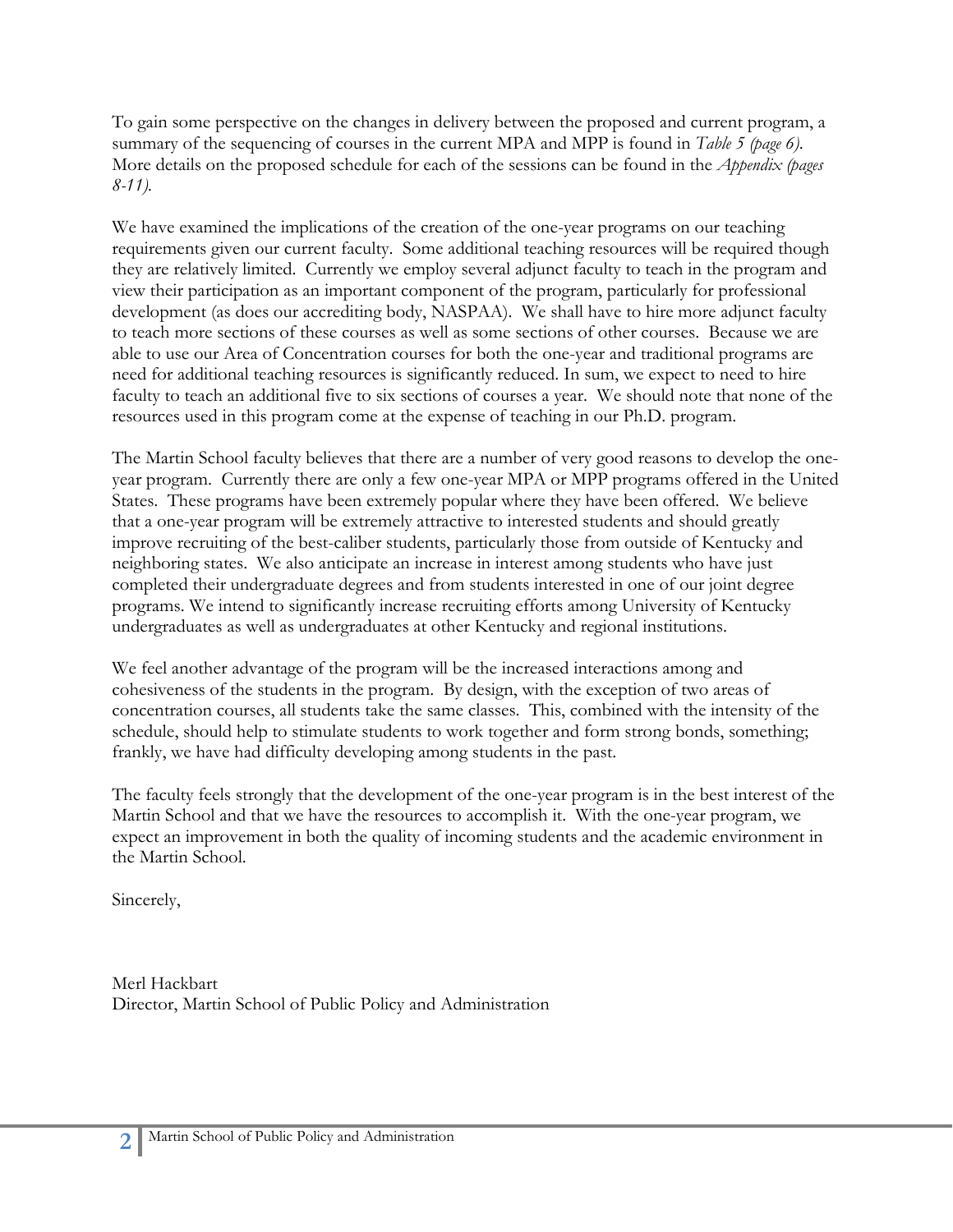October 1, 2012

#### Dear Senate Council:

As Director of Graduate studies for the MPA and MPP programs, I enthusiastically endorse the proposal for the one-year MPA-MPP program that has been proposed by the Martin School of Public Policy and Administration. I was on leave last year when the proposal initially came forward to the Council. However I'm very aware of the proposal and wish to express my full support.

The proposal for the one-year MPA – MPP program has been under development for several years with full participation of the faculty in the development of the plan. From my perspective, there are important aspects of this plan that will help the Martin School move forward and maintain our competitive position in the field of public administration and public policy.

Faculty members at the Martin School have worked hard to build a reputation of academic excellence. This reputation is reflected in the career placements our graduates obtain, the academic awards our students win, the distinguished reputations of the faculty, and the strong rankings awarded the Martin School by US news and World Reports and the National Research Council.<sup>[1](#page-2-0)</sup> This reputation attracts highly qualified applicants from around the nation and world to the Masters programs. The faculty clearly does not want to implement a one-year program for the MPA – MPP unless we can be confident that the program quality will be maintained. The proposal we submit has been vetted from multiple perspectives to ensure that program quality is not going to be compromised.

The Martin School proposal for one year MPA – MPP program is not original. It is certainly true that most programs of public administration and public policy around the country are two-year programs. Nevertheless, there are several examples of stellar programs that offer a one-year MPA program. The Maxwell School at Syracuse University is currently ranked the top Masters of public administration program in the country by U.S. News & World Reports. The MPA at Maxwell is a consolidated one-year program track that begins in early summer and ends in May. One reason for the success of this program is that students are willing to focus and work particularly hard to accomplish academic goals, knowing that the degree may be received in a year. Students are willing to put extracurricular activities on hold for 12 months and dedicate their attention to earning the MPA degree. The cohort of students going

<span id="page-2-0"></span> $1$  se[e http://www.martin.uky.edu/](http://www.martin.uky.edu/)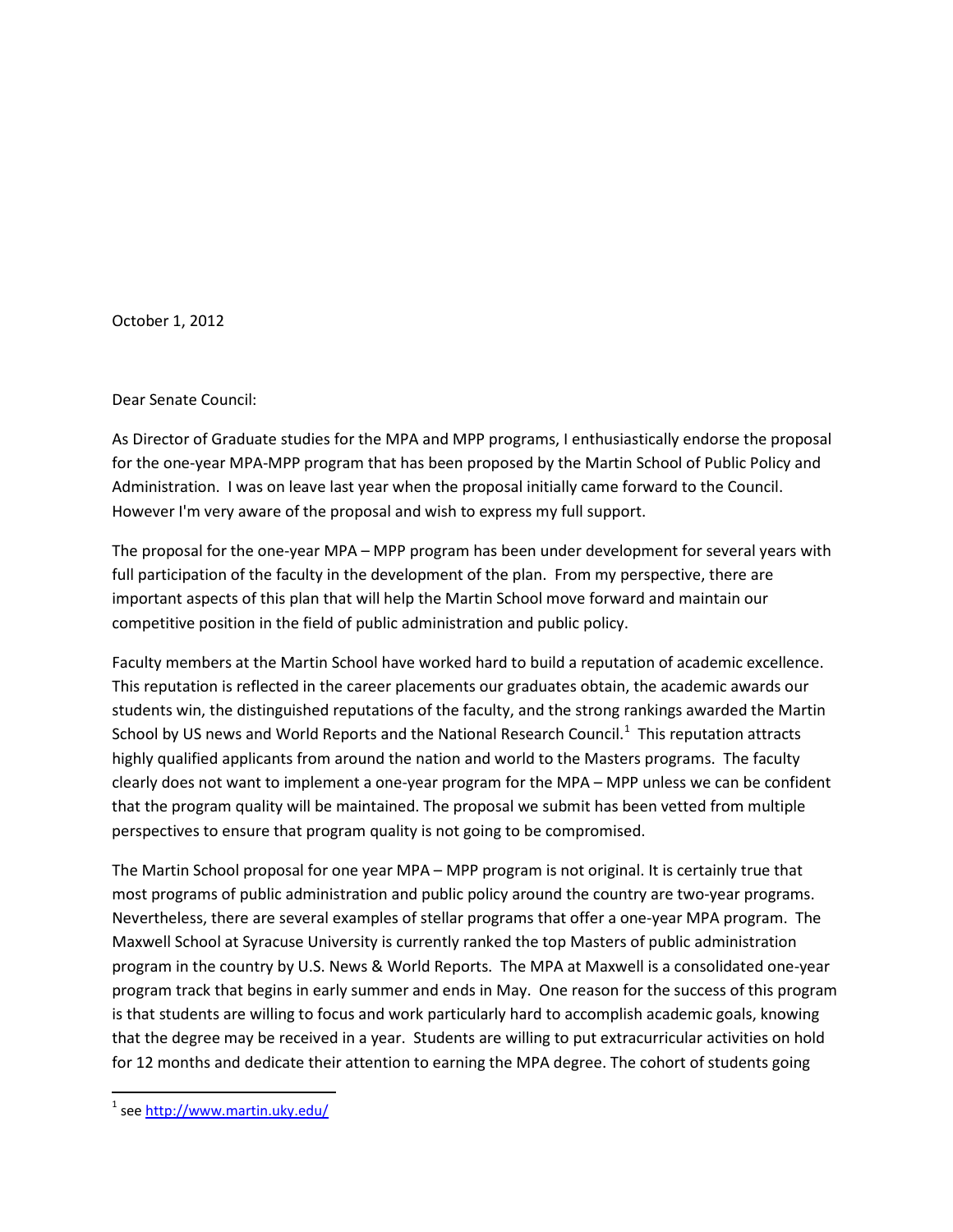through the program provides an important support and motivation to individual students as they work to complete the degree requirements. Michael Moody, a MPA graduate of the Maxwell School, expressed "I did choose the program because it was 12 months. It is intensive, but the classes provide opportunities for application of the material."<sup>[2](#page-3-0)</sup> The Ford School at University of Michigan, the Kennedy School at Harvard, and University of Colorado at Denver are other well respected programs that offer a one-year MPA degree.<sup>[3](#page-3-1)</sup>

Having a one-year program will allow us to compete in attracting more top students to the Martin school. The Masters degrees in public administration and public policy are essentially professional degrees, for which there is limited funding for graduate, research, or teaching assistantships. Several years ago the tuition at the University of Kentucky was sufficiently lower than some of our competitor schools such as University of Georgia and Indiana University and that allowed us to compete for top students despite the inability to offer scholarships. Over time, graduate tuition has increased to the point that we no longer have a tuition price advantage relative to our competing programs. Without significant resources to offer scholarships to master students, the faculty began to think strategically about ways to make our programs at the Martin school more competitive. A one-year program cuts the tuition costs in half from the students' perspective, and even with the imposition of program fees, students are still paying significantly less than they would in a two-year program. Moreover, students will not have to borrow money or have available cash to meet two full years of housing and other living expenses. Most importantly, students would be able to earn a master's degree in a one-year period of time and begin their careers a year earlier. The cost advantage over a one-year program is particularly advantageous for out-of-state applicants where tuition and costs of relocating are significantly higher.

I understand the important role of the Senate Council and the faculty Senate, having served a term as senator in recent years. I appreciate the careful attention and time that has gone into the review of this proposal. With your support, the one-year MPA –MPP program would position the Martin School to be more competitive in attracting our top applicants and expand our capacity in the MPA-MPP programs without compromising on quality.

Regards,

Dwight Denison Professor of Public and Nonprofit Finance Director of Graduate Studies, MPA and MPP programs Martin School of Public Policy and Administration

<span id="page-3-0"></span> $2$  Email correspondence with Michael Moody, October 1, 2012.

<span id="page-3-1"></span><sup>&</sup>lt;sup>3</sup> [http://fordschool.umich.edu/curriculum/mpa/index.php;](http://fordschool.umich.edu/curriculum/mpa/index.php) [http://www.hks.harvard.edu/degrees/masters/mc](http://www.hks.harvard.edu/degrees/masters/mc-mpa)[mpa;](http://www.hks.harvard.edu/degrees/masters/mc-mpa)

[http://www.ucdenver.edu/academics/colleges/SPA/Academics/programs/PublicAffairsAdmin/Master/Pages/MPA](http://www.ucdenver.edu/academics/colleges/SPA/Academics/programs/PublicAffairsAdmin/Master/Pages/MPAAcceleratedOption.aspx) [AcceleratedOption.aspx](http://www.ucdenver.edu/academics/colleges/SPA/Academics/programs/PublicAffairsAdmin/Master/Pages/MPAAcceleratedOption.aspx)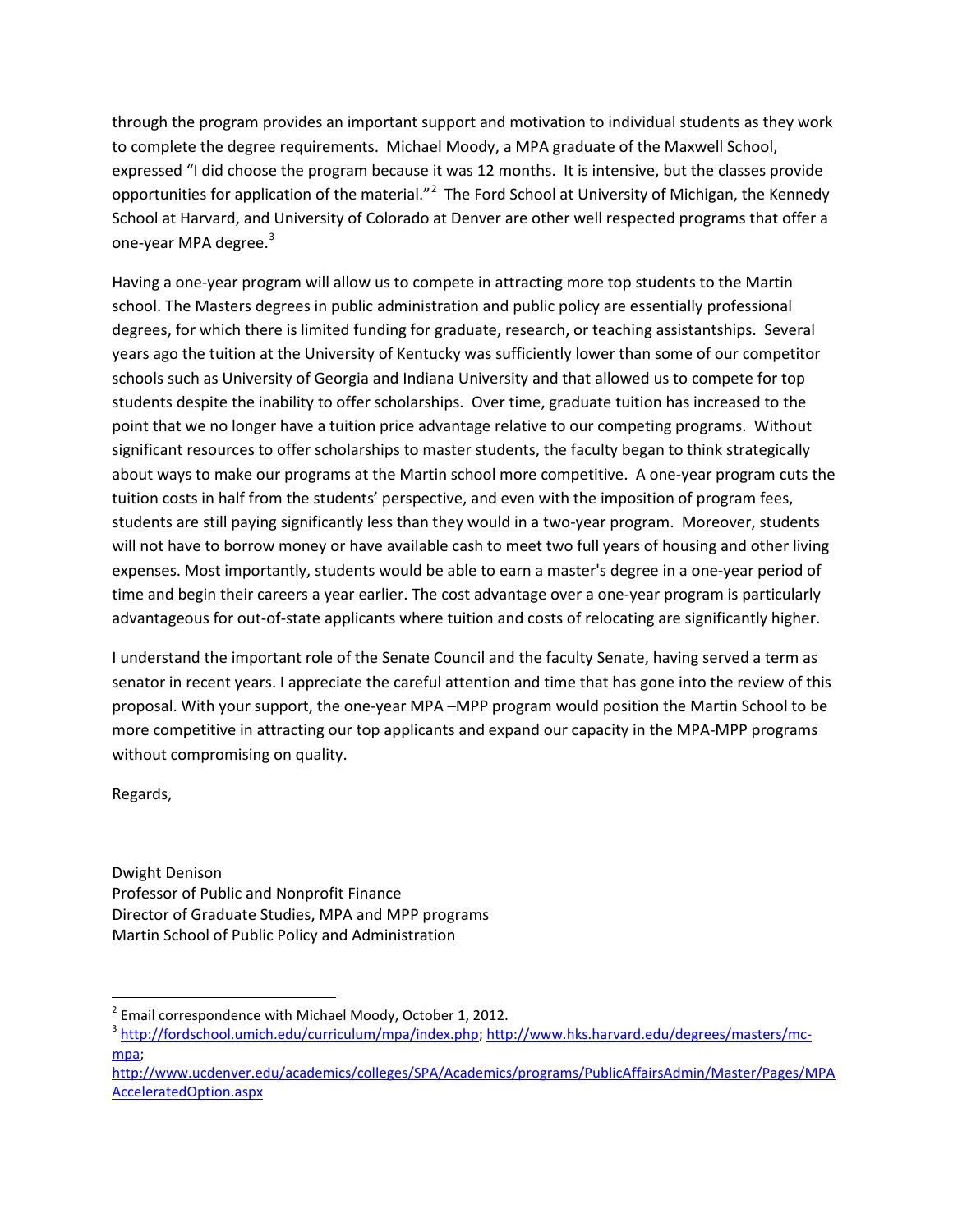

## **Proposal for the Creation of 1-Year MPA and MPP Programs Budget and Resource Analysis January 2012**

To finance the additional resources needed by the Martin School to undertake the one-year program as well as to use as a possible source of funds for other Martin School operations, the Martin School would like to assess a program fee to student participants. We think students will be more than willing to pay such a fee given the reduction in tuition and supplies, additional living expenses, and forgone income. The tables below give a relationship between program revenues, expenditures, and enrollment for a fee of \$7,000. We have chosen this fee because we believe that this is a plausible amount given both in-state and out-of-state tuition at the University of Kentucky and the expected enrollment we might expect in the program. *Table 1* gives the revenue for three levels of enrollment: 10, 15, and 20 students. We believe that at least initially these are reasonable estimates of the enrollment in the program. However, once the program becomes established, we hope for significantly greater numbers.Also included in *Table 1* are the standard tuition rates for graduate students as these students would be assessed tuition for fall and spring semesters.

*Table 2* provides a summary of expenses associated with the creation of the one-year program. Some of these expenses are non-discretionary, specifically the expenses associated with hiring instructors for the expansion in courses. This expense is invariant with respect to students, at least with the number of students remaining under thirty, the projected maximum enrollment. Additional expenses include program travel (trips to Washington DC and Frankfort KY), expanded recruiting efforts, additional speakers and events, hiring part-time personnel for placement and internship services, and scholarships.

In *Table 3* we provide the net revenue associated with the program when full support costs are included. In this case we can see that with a \$7,000 program fee with fifteen students, net revenues are positive (\$3,200). Included in the full support costs are items not necessary to the operation of the program but items that would certainly enhance it. In our view the critical additional expenditure is funding of instructors for covering the additional course sections. In this case, we can see that the program can cover these costs if at least 10 students are enrolled.

Based on discussions with the UK Treasurer and the Provost's Budgeting staff, the preferred method of payment would be to have the annual tuition and program fee billed in two equal segments at the start of the fall and spring semester even though the program begins in mid-July and will end in early June. A refund schedule for the program will need to be developed as well.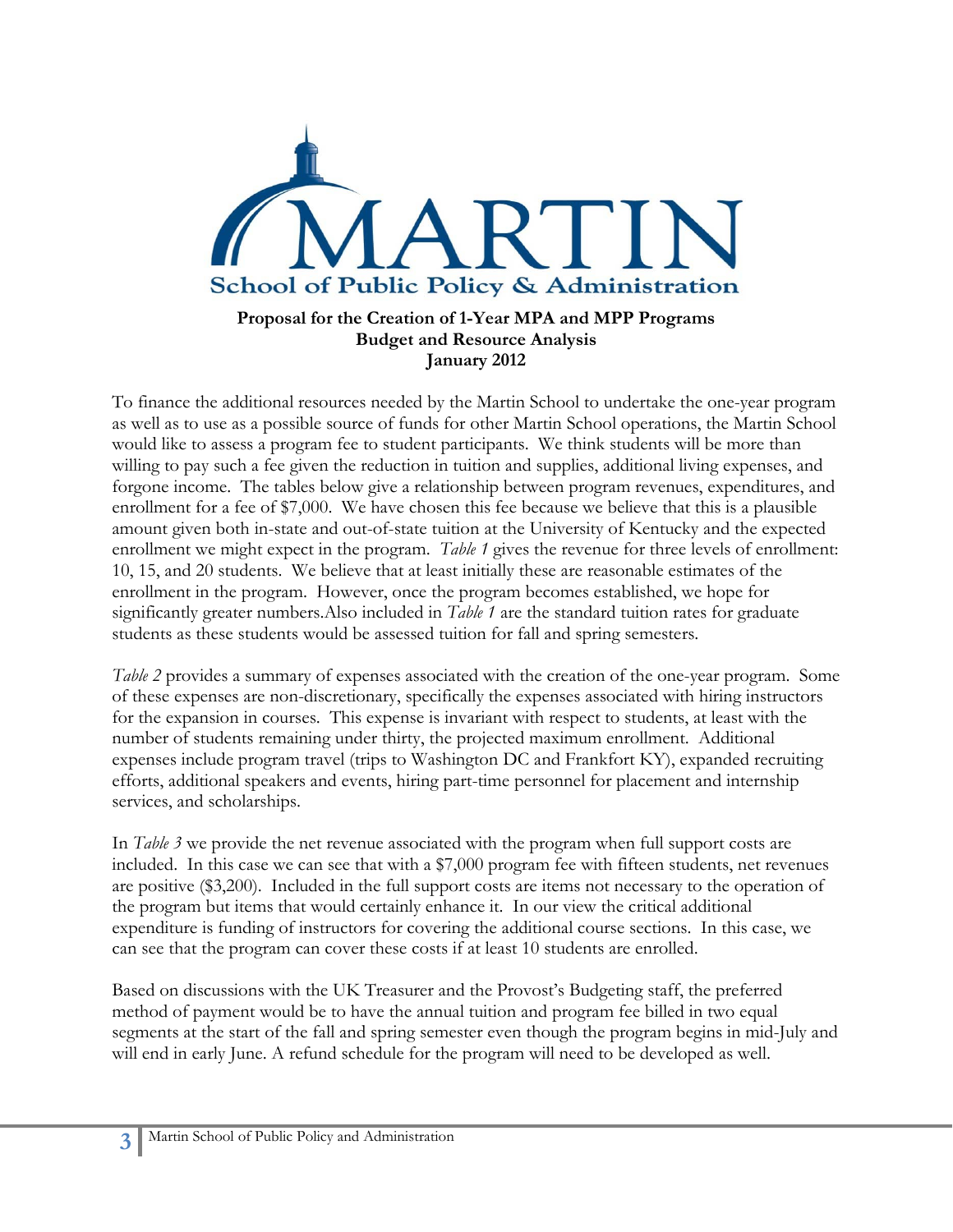| Tuition **    | Semester | Year      |           |
|---------------|----------|-----------|-----------|
| In-State      | \$4,933  | \$9,866   |           |
| Out-of-State  | \$10,163 | \$20,326  |           |
| **2011-12 +6% |          |           |           |
| Program Fee   | 10       | 15        | 20        |
| \$7,000       | \$70,000 | \$105,000 | \$140,000 |

Table 1: Projected Program Revenues by Program Fee and Enrollment

| Expenses/Enrollment       | 10       | 15        | 20        |                 |
|---------------------------|----------|-----------|-----------|-----------------|
| Total                     | \$92,000 | \$101,500 | \$116,000 |                 |
| Instructors               | \$33,000 | \$33,000  | \$33,000  |                 |
| Travel                    | \$11,000 | \$16,500  | \$22,000  | Per Student     |
| Recruiting                | \$10,000 | \$10,000  | \$10,000  |                 |
| Events/Speakers           | \$10,000 | \$10,000  | \$15,000  |                 |
| <b>Placement Services</b> | \$20,000 | \$20,000  | \$20,000  |                 |
| <b>Scholarships</b>       | \$8,000  | \$12,000  | \$16,000  | $$8,000 (10\%)$ |

#### Table 2: Projected Expenses

Table 3: Breakeven Analysis

| Level of Support    | 10       | 15      | 20       |
|---------------------|----------|---------|----------|
| <b>Full Support</b> |          | \$3,500 | \$24,000 |
| Instructors Only    | \$37,000 | 72.000  | $\chi$   |

#### *Space Requirements*

As the courses in the one-year program do not follow the standard schedule of the University we also believe that it will be necessary to have a single classroom that will hold 25 – 30 students available strictly for Martin School courses. This classroom can then be used to accommodate all courses in the program with the possible exception of one or two of the concentration courses in the spring sessions (these courses will have much smaller enrollments, probably ten students). The classroom could also accommodate courses in the evening program, meaning that only half of the evening program classes would need to be accomodated in other classrooms. Based on the current schedule, we expect the classrooms to be used for courses for approximately 7.5 hours daily. The remainder of the time the classrooms could be used for study by the students and group projects.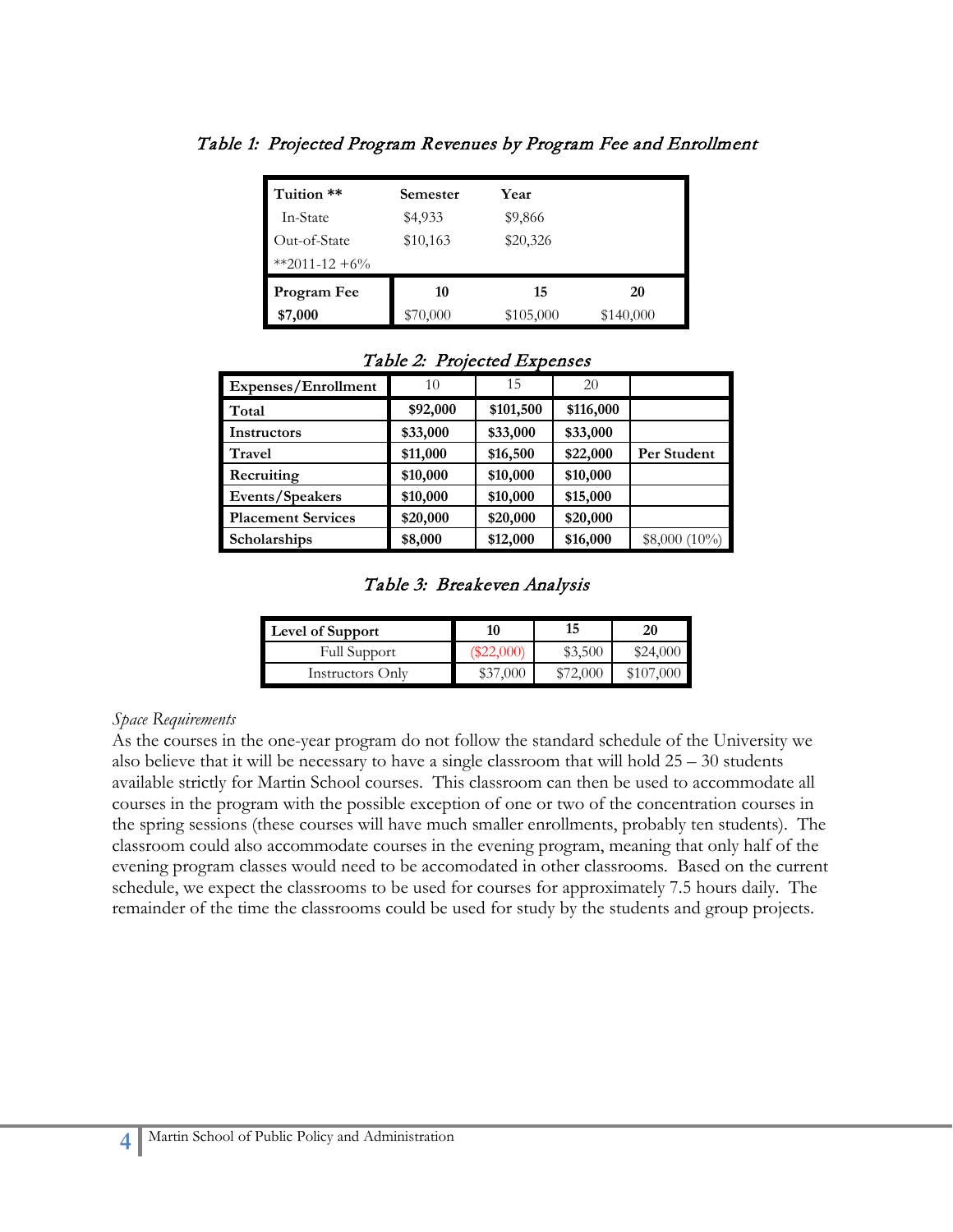|                      | <b>Orientation</b> | Project                              | Summer I                                   | Project             | Fall I                                         | Project                    | <b>Fall II</b>                      |                                  | Spring I                                           | <b>Spring II</b>                                           | Summer II                |
|----------------------|--------------------|--------------------------------------|--------------------------------------------|---------------------|------------------------------------------------|----------------------------|-------------------------------------|----------------------------------|----------------------------------------------------|------------------------------------------------------------|--------------------------|
| <b>Topic</b>         | Orientation        | Introduction<br>to Internships       | <b>Fundamentals</b><br>of Public Policy    | <b>Field Visits</b> | Introduction to<br><b>Public</b><br>Management | Washington<br><b>Visit</b> | Introduction<br>to Public<br>Policy | Frankfort/<br>Lexington<br>Visit | <b>Applying Public</b><br>Policy &<br>Management I | <b>Applying Public</b><br>Policy &<br><b>Management II</b> | Culmination              |
| Length (Weeks)       | 3 Days             | 1 Day                                | $\overline{4}$                             | 5 Days              | 8                                              | $\mathbf{1}$               | 8                                   |                                  | 8                                                  | 8                                                          | $\overline{2}$           |
| Dates                | 7/09-7/11          | 7/12                                 | $7/15 - 8/8$                               | $8/12 - 8/16$       | 8/19-10/10                                     | 10/14-10/18                | 10/21-12/12                         | $1/6 - 1/7$                      | $1/8 - 2/27$                                       | $3/10-5/2$                                                 | $5/5 - 5/23$             |
| 1 Year Courses       |                    |                                      | 621                                        |                     | 642                                            |                            | 622                                 |                                  | 681                                                | 681                                                        | Project<br>Presentations |
|                      |                    | 624 (2 Credits, class meets twice in |                                            |                     | 651                                            |                            | 652                                 |                                  | 632 (MPA)                                          | 602 (MPA)                                                  | Graduation               |
|                      |                    | week prior to Summer I, 8 times      |                                            |                     | 631                                            |                            | 623                                 |                                  | AOC I*                                             | AOC II                                                     |                          |
|                      |                    | during Summer I)                     |                                            |                     |                                                | 711 (Internship)           |                                     |                                  |                                                    |                                                            |                          |
|                      |                    |                                      | 691 (1 Credit,                             |                     |                                                |                            |                                     |                                  |                                                    |                                                            |                          |
|                      |                    |                                      | meets four<br>times over the<br>year: 8/9, |                     |                                                |                            |                                     |                                  | 680 (MPP)<br>692 (MPP)                             |                                                            |                          |
|                      |                    |                                      | 10/11, 12/13,<br>2/28                      |                     |                                                |                            |                                     |                                  |                                                    |                                                            |                          |
| Traditional***       |                    |                                      |                                            |                     |                                                |                            |                                     |                                  |                                                    | 690 (MPP)                                                  | 711 (internship)         |
| Program Courses      |                    |                                      |                                            |                     |                                                |                            |                                     |                                  |                                                    |                                                            | Summer between           |
| 1 <sup>st</sup> Year |                    |                                      |                                            |                     | $621**$                                        |                            | 622                                 |                                  | 632                                                | 602                                                        | $1st$ & $2nd$ year       |
|                      |                    |                                      |                                            |                     | 651                                            |                            | 631                                 |                                  | 661                                                |                                                            |                          |
| $2nd$ Year           |                    |                                      |                                            |                     | 691 (1 Credit)                                 |                            | 623                                 |                                  | 681                                                | 681                                                        |                          |
|                      |                    |                                      |                                            |                     | <b>624 (2 Credits)</b>                         |                            | 652                                 |                                  | AOC I                                              | <b>AOC II</b>                                              |                          |
|                      |                    |                                      |                                            |                     | 642                                            |                            |                                     |                                  |                                                    |                                                            |                          |

## **Table 4: Proposed MPA/MPP Program (1 –Year and Traditional Program)**

\*AOC – Area of Concentration. Two of these courses are required for the MPA. In this proposed plan students in both the 1-Year and the Traditional Programs take the same Area of Concentration courses (offered 5:00 – 7:30 PM two days a week). Courses are offered in the concentrations of not-forprofit management, public budgeting, international policy and management, and environmental policy. \*\*Blue denotes  $1<sup>st</sup>$  year course in the traditional program while green denotes  $2<sup>nd</sup>$  year. \*\*\*Internship (PA 711) in the traditional programs is between the  $1<sup>st</sup>$  and  $2<sup>nd</sup>$  year

**5** Martin School of Public Policy and Administration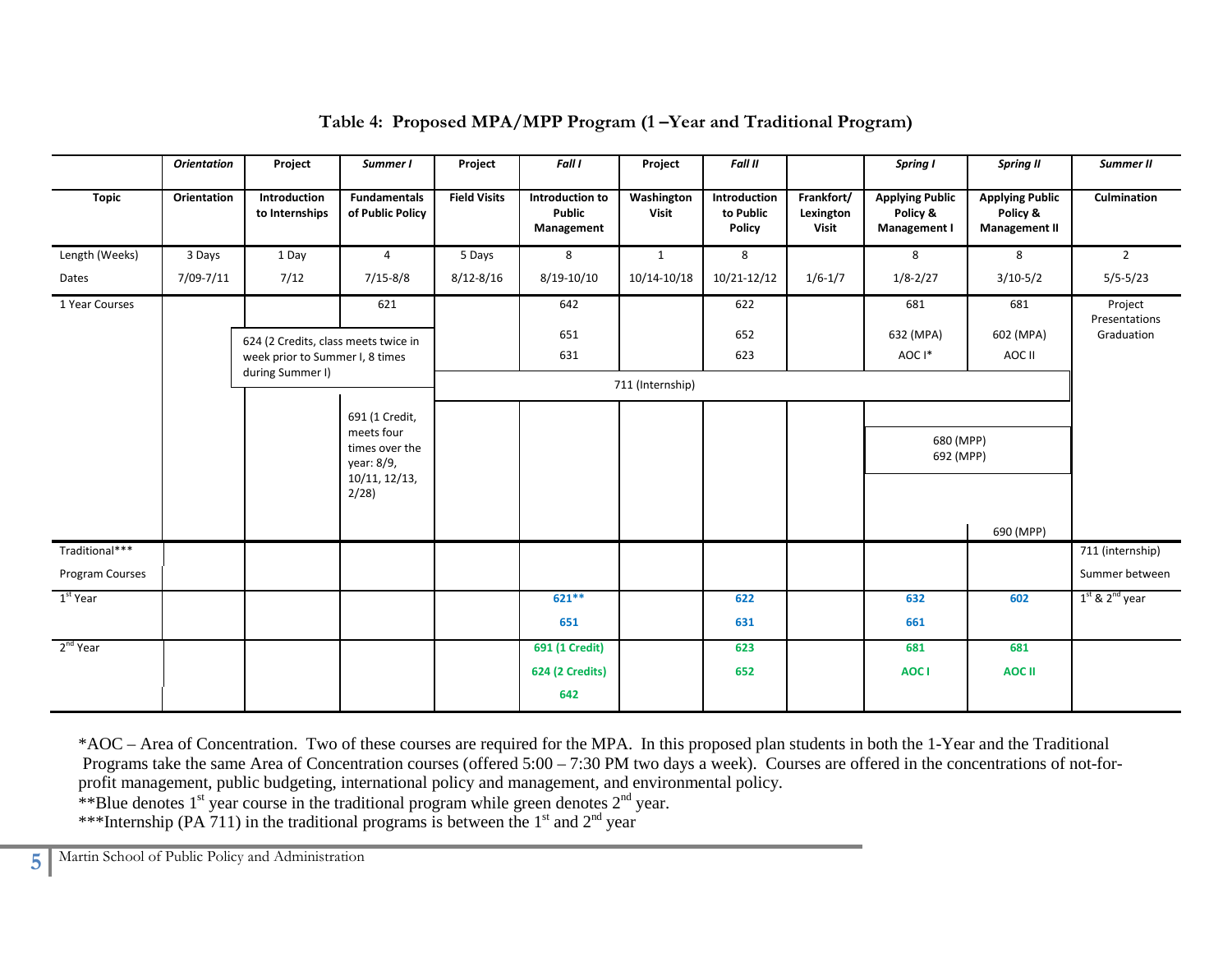Table 5: Current Program

|                              | <b>Fall</b><br><b>Semester</b>               | <b>Summer</b>    | <b>Spring</b><br><b>Semester</b>     |
|------------------------------|----------------------------------------------|------------------|--------------------------------------|
| 1 <sup>st</sup> Year Courses | 621<br>631<br>651                            | 711 (Internship) | 622<br>632 (MPA)<br>652<br>692 (MPP) |
| 2 <sup>nd</sup> Year Courses | 602 (MPA)<br>623<br>642<br>690 (MPP)<br>AOC* |                  | 680 (MPP)<br>681<br>AOC*             |

\*AOC – Area of Concentration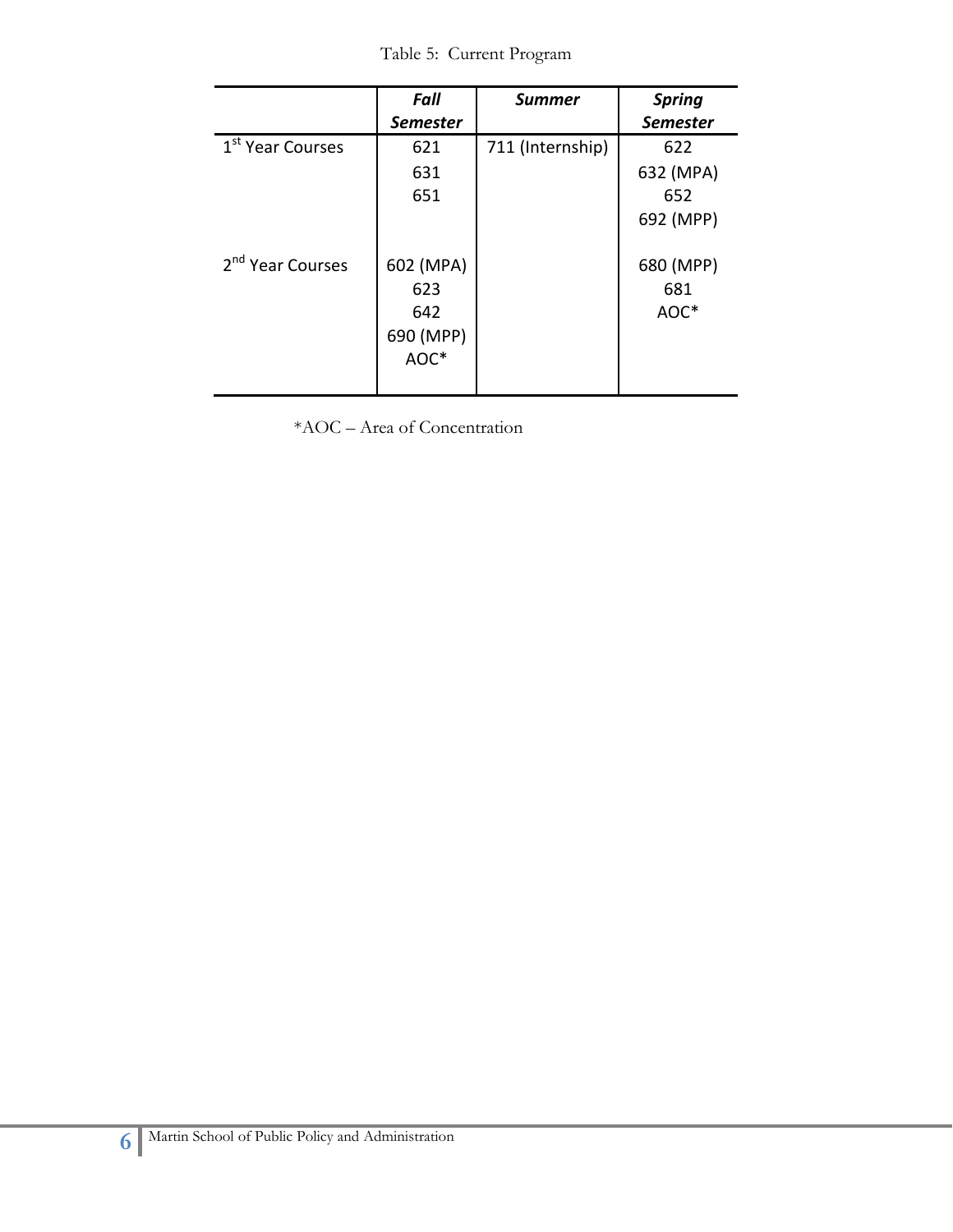|            | $\#$ | Title                                                              | $MPA*$      | <b>MPP</b>  |
|------------|------|--------------------------------------------------------------------|-------------|-------------|
|            |      | <b>Martin School Courses</b>                                       |             |             |
| PA         | 602  | Organizational Change & Strategic Planning                         | $\mathbf R$ |             |
| PA         | 621  | Quantitative Methods of Research                                   | $\mathbf R$ | R           |
| PA         | 622  | Public Program Evaluation                                          | $\mathbf R$ | R           |
| PA         | 623  | Decision Analysis                                                  | $\mathbf R$ |             |
| PA         | 624  | Government Information Systems (2 credits)                         | $\mathbf R$ |             |
| PA         | 631  | Public Financial Management                                        | $\mathbf R$ | $\rm R$     |
| PA         | 632  | Public Funds Management                                            | $\mathbf R$ |             |
| PA         | 633  | Municipal Securities                                               | E           |             |
| PA         | 636  | Health Economics                                                   | E           | Ε           |
| PA         | 637  | Health Finance                                                     | Ε           | Ε           |
| PA         | 641  | Political Environment of Public Organizations                      | Ε           | Ε           |
| PA         | 642  | Public Organization Theory and Behavior                            | $\mathbf R$ | R           |
| PA         | 651  | The Policy Process                                                 | $\mathbf R$ |             |
| PA         | 652  | Public Policy Economics                                            | $\mathbf R$ | R           |
| PA         | 653  | Local Economic Development                                         | Ε           | Ε           |
| PA         | 660  | Public Policy of the Nonprofit Sector                              | Ε           | E           |
| PA         | 661  | Financial Management for Non-Profit Organizations                  | E           | Ε           |
| PA         | 662  | Non-Profit Management                                              | Ε           | Ε           |
| PA         | 665  | Public Policy and Political Economy                                | E           | Ε           |
| PA         | 667  | Policymaking in an International Context                           | Ε           | E           |
| PA         | 671  | Overview of the Health Care Delivery System                        | Ε           | E           |
| PA         | 673  | Health Policy Development                                          | Ε           | Ε           |
| PA         | 680  | Benefit-Cost Analysis                                              | Ε           | $\mathbf R$ |
| PA         | 681  | Capstone in Public Administration                                  | $\mathbf R$ |             |
| PA         | 683  | Tax Policy                                                         | Ε           | Ε           |
| PA         | 690  | Public Policy Analysis Overview                                    |             | R           |
| PA         | 691  | Ethics and Public Policy                                           | $\mathbf R$ |             |
| PA         | 692  | Econometrics                                                       |             | R           |
| PA         | 795  | Special Topics in Public Administration: Education Policy          | Ε           | Ε           |
|            |      | Courses in Other Units used for Area of Concentration              |             |             |
| AEC        | 626  | Agriculture and Economic Development                               |             | Ε           |
| <b>AEC</b> | 640  | <b>Advanced Agricultural Policy</b>                                |             | E           |
| EPE        | 602  | Social Policy Issues and Education                                 |             | Ε           |
| EPE        | 603  | Education Policy Analysis: An Introduction                         |             | E           |
| EPE        | 670  | Policy Issues in Higher Education                                  |             | E           |
| ES         | 620  | Natural, Biological, and Medical Sciences in Environmental Systems | Ε           | E           |
| ES         | 610  | Engineering and Physical Sciences in Environmental Systems         | Ε           | Ε           |
| <b>FIN</b> | 585  | <b>Bank Management</b>                                             | Ε           |             |
| <b>FIN</b> | 680  | Money, Interest, and Capital                                       | Ε           |             |
| <b>SW</b>  | 630  | Introduction to Social Welfare Policy and Services                 |             | Ε           |

\*"R" is a required course for the program; "E" denotes an elective (Area of Concentration).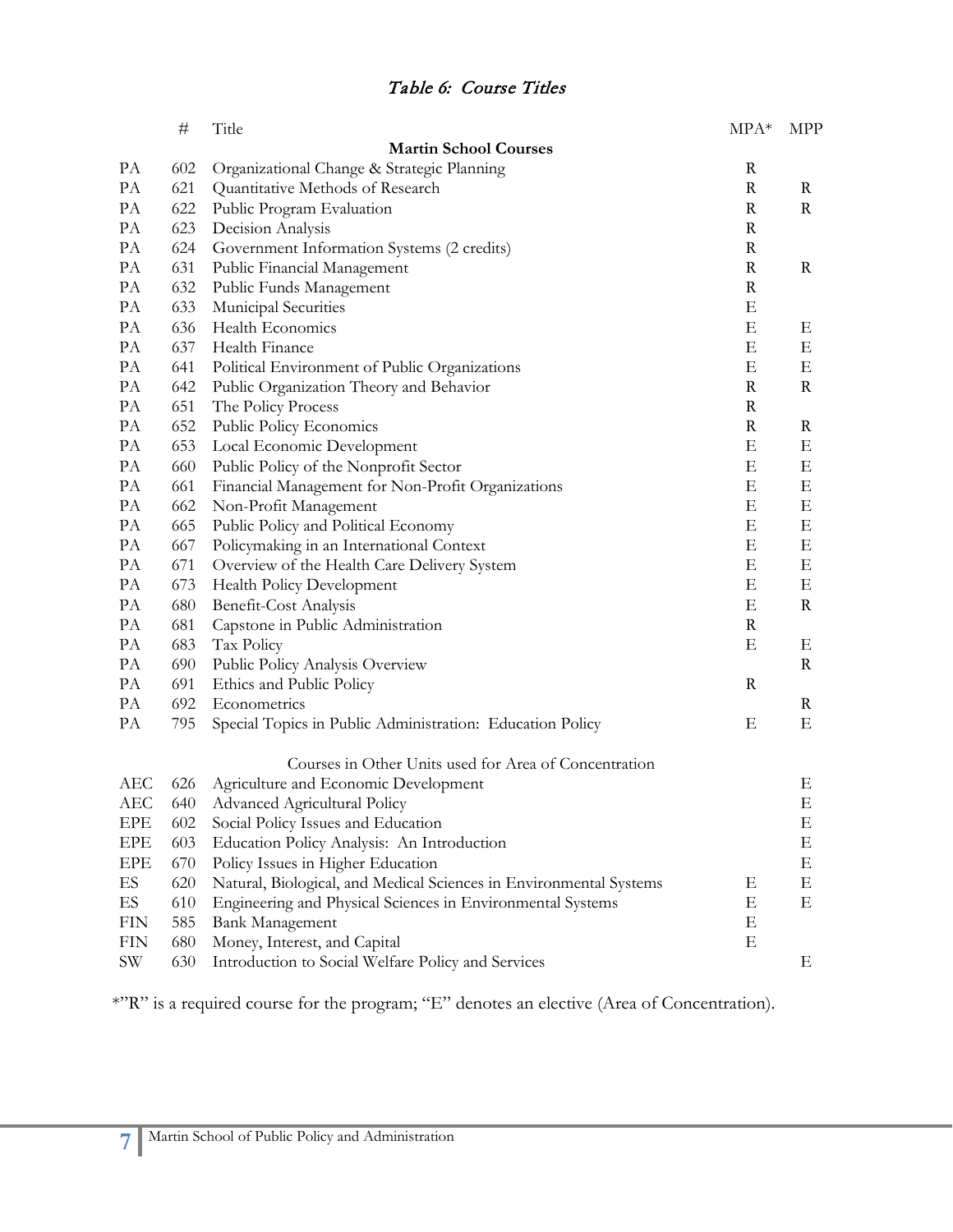### **Appendix**

|                         |                | Summer I | Fall I                    | Fall II                                  | Spring I            | <b>Spring II</b>    |
|-------------------------|----------------|----------|---------------------------|------------------------------------------|---------------------|---------------------|
| <b>Bromley-Trujillo</b> | $\mathfrak{Z}$ |          | 651-001<br>651-401        |                                          |                     | 690                 |
| <b>Butler</b>           | $\overline{3}$ | 621-001  | 621-401                   |                                          | 692                 | 692                 |
| Cowen                   | $\overline{4}$ |          |                           | 622-001<br>622-401<br>623-001<br>623-401 |                     |                     |
| Denison                 | 3              |          | 731                       | 731                                      | 632-001,<br>632-401 |                     |
| Hackbart                | $\mathbf{1}$   |          | 631                       |                                          |                     |                     |
| Hoyt                    | $\mathbf{1}$   |          | 750                       |                                          |                     |                     |
| Jennings                | $\overline{3}$ |          |                           |                                          | 751                 | 602-001 602-<br>401 |
| Petrovsky               | $\overline{4}$ |          | 642-001<br>642-401<br>742 |                                          |                     | IM                  |
| Toma                    | $\overline{4}$ |          |                           | 652-001<br>652-401                       | EP <sub>I</sub>     | EPII                |
| Wildasin                | $\mathfrak{Z}$ |          |                           |                                          | 752, IP             | TP                  |
|                         |                |          |                           |                                          |                     |                     |
| Blomquist               |                |          |                           |                                          | 680                 | 680                 |
| <b>Davis</b>            |                |          |                           |                                          | 653                 | 653                 |
|                         |                |          |                           |                                          |                     |                     |
| Adjunct                 | 5              |          |                           |                                          |                     |                     |
| <b>Blanton</b>          |                |          |                           |                                          |                     | 662                 |
| Cox                     |                | 624      | 624                       |                                          |                     |                     |
| Wilson                  |                | 691*     | 691                       | PD                                       |                     |                     |
| Other                   |                |          | 631                       |                                          | 661                 | EP II               |

# Table A.1: Course Offerings by Faculty

\* PA 691 is 1 credit and meets four times over the year in the 1-year program: 8/9, 10/11, 12/13, 2/28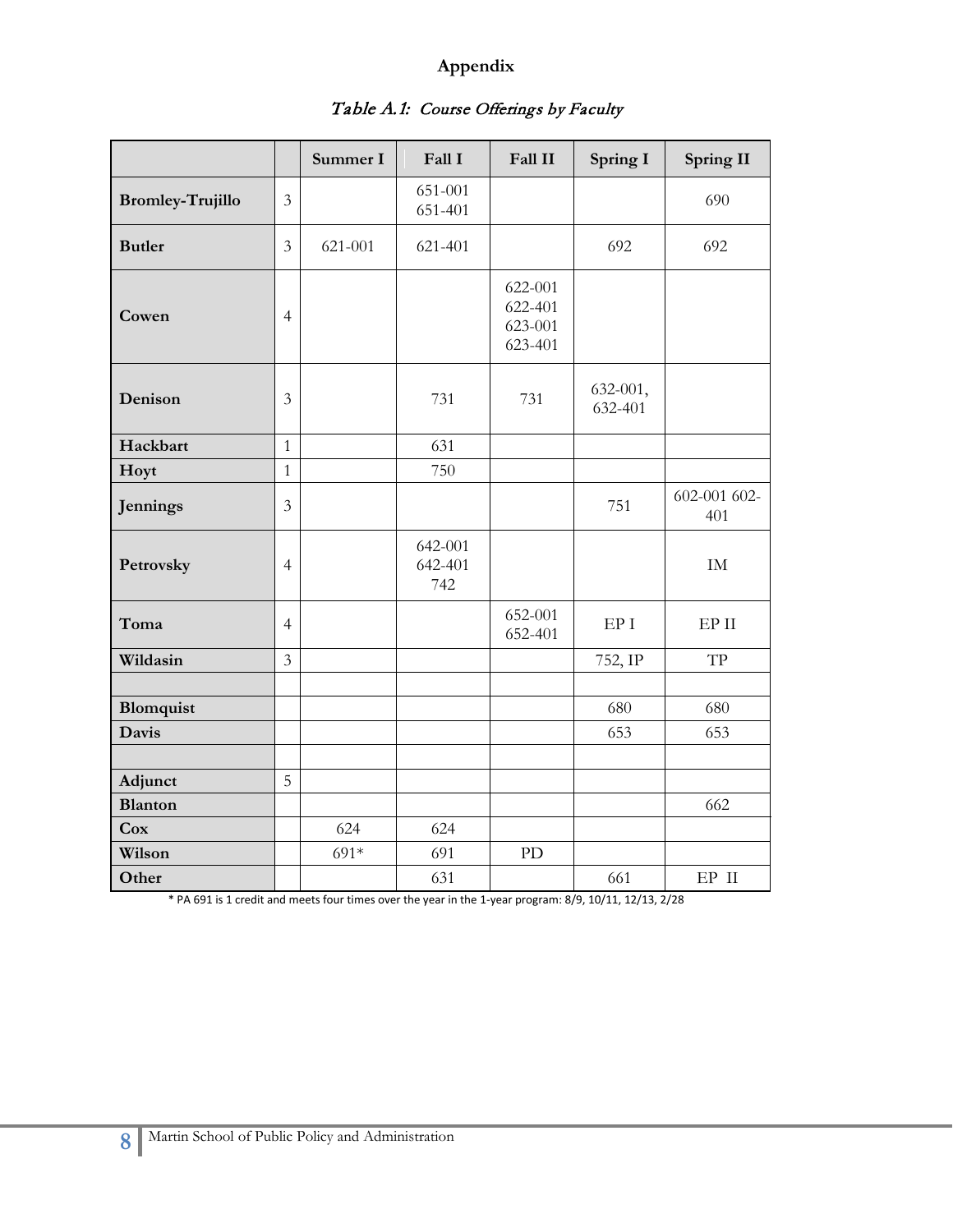## Tables A.2: Detailed Session Schedules

| Session: Summer I, Dates 7/15-8/8 |                      |               |                      |               |  |
|-----------------------------------|----------------------|---------------|----------------------|---------------|--|
| Time                              | Monday               | Tuesday       | Wednesday            | Thursday      |  |
| 9:30 AM                           |                      |               |                      |               |  |
| 10:00 AM                          |                      | 621           |                      | 621           |  |
| $10:30$ AM                        | 621<br><b>Butler</b> | <b>Butler</b> | 621<br><b>Butler</b> | <b>Butler</b> |  |
| $11:00 \text{ AM}$                |                      |               |                      |               |  |
| $11:30 \text{ AM}$                |                      |               |                      |               |  |
| 12:00 PM                          |                      |               |                      |               |  |
| 12:30 PM                          |                      |               |                      |               |  |
| 1:00 PM                           |                      |               |                      |               |  |
| 1:30 PM                           |                      |               |                      |               |  |
| 2:00 PM                           | $624*$               | 624           | 624                  | 624           |  |
| $2:30$ PM                         | $\cos$               | Cox           | Cox                  | Cox           |  |

\* Two sessions of PA 624 (2 credits) will be taught prior to session on 7/10 and 7/11.



**1-Year MPA/MPP 1st Year, Evening MPA 2nd Year, Evening MPA PHD Elective**

| Session: Fall I, Dates: 8/19 - 10/10 |                         |                                |                         |                                    |
|--------------------------------------|-------------------------|--------------------------------|-------------------------|------------------------------------|
| Time                                 | Monday                  | Tuesday                        | Wednesday               | Thursday                           |
| $9:30$ AM<br>10:00 AM<br>10:30 AM    | 750<br>Hoyt             | 651<br><b>Bromley-</b>         | 750<br><b>Hoyt</b>      | 651<br><b>Bromley-</b><br>Trujillo |
| $11:00$ AM<br>11:30 AM               | 642<br><b>Petrovsky</b> | Trujillo<br><b>731 Denison</b> | 642<br><b>Petrovsky</b> | 742<br><b>Petrovsky</b>            |
| 12:00 PM                             |                         |                                |                         |                                    |
| 12:30 PM                             |                         |                                |                         |                                    |
| 1:00 PM                              |                         |                                |                         |                                    |
| 1:30 PM                              |                         |                                |                         |                                    |
| $2:00$ PM                            | 631                     |                                | 631                     |                                    |
| 2:30 PM                              | Hackbart                |                                | Hackbart                |                                    |
| 3:00 PM                              |                         |                                |                         |                                    |
| 3:30 PM                              |                         |                                |                         |                                    |
| 4:00 PM                              |                         |                                |                         |                                    |
| 4:30 PM                              |                         |                                |                         |                                    |
| 5:00 PM                              |                         |                                |                         |                                    |
| 5:30 PM                              | 642                     | 624/691                        | 642                     | 624/691                            |
| 6:00 PM                              | <b>Petrovsky</b>        | 651<br><b>Bromley-</b>         | <b>Petrovsky</b>        | 651<br><b>Bromley-</b>             |
| 6:30 PM                              | 621                     | <b>Trujillo</b>                | 621                     | Trujillo                           |
| 7:00 PM                              |                         |                                |                         |                                    |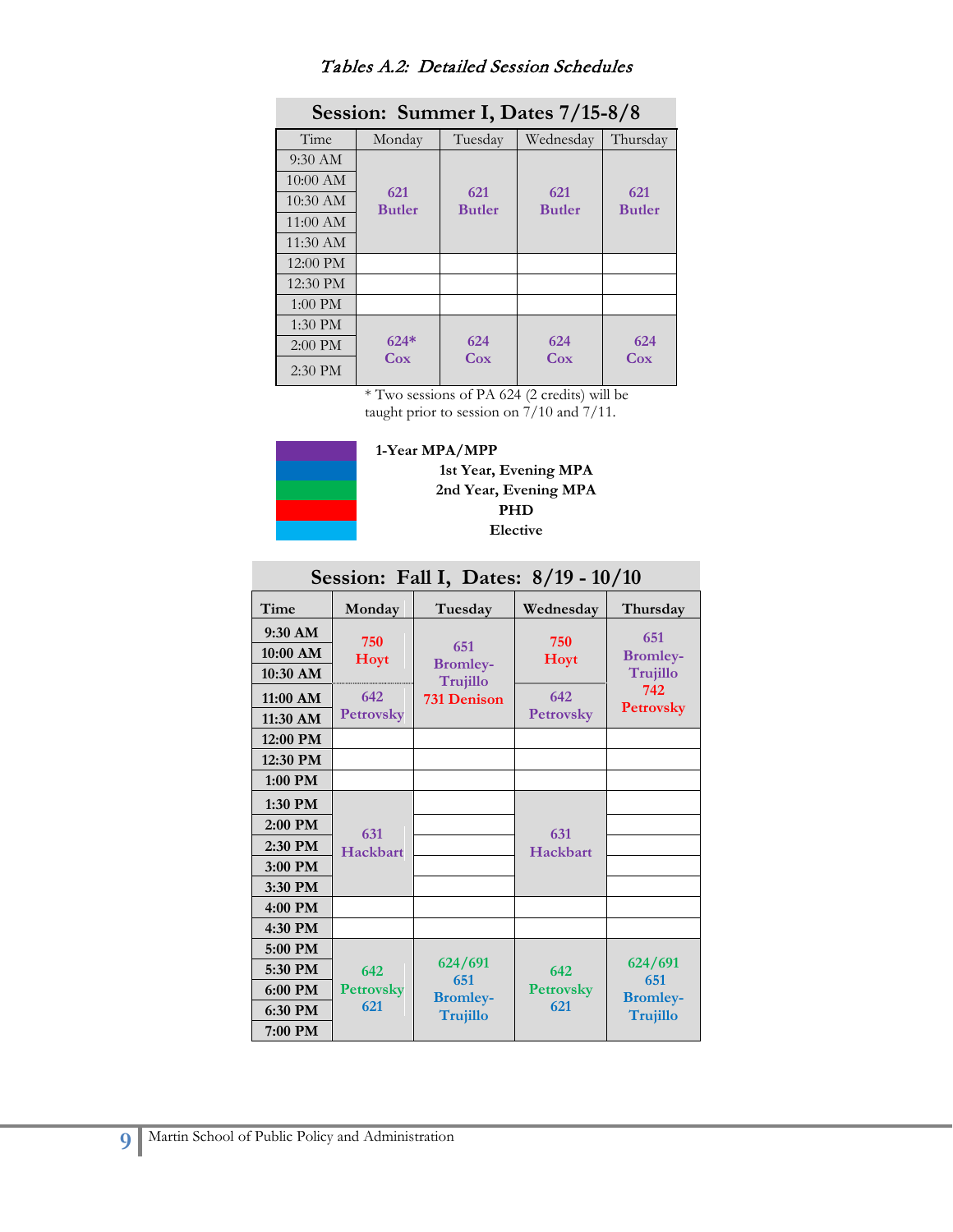| Session: Fall II, Dates: 10/21 - 12/12     |                  |                |                    |                         |  |
|--------------------------------------------|------------------|----------------|--------------------|-------------------------|--|
| Time                                       | Monday           | Tuesday        | Wednesday          | Thursday                |  |
| 9:30 AM<br>$10:00$ AM<br>$10:30$ AM        | 750<br>Hoyt      | 652<br>Toma    | 750<br><b>Hoyt</b> | 652<br>Toma             |  |
| $11:00$ AM<br>11:30 AM                     | 622<br>Cowen     | 731<br>Denison | 622<br>Cowen       | 742<br><b>Petrovsky</b> |  |
| $12:00$ PM                                 |                  |                |                    |                         |  |
| 12:30 PM                                   |                  |                |                    |                         |  |
| 1:00 PM                                    |                  |                |                    |                         |  |
| 1:30 PM<br>$2:00$ PM<br>2:30 PM<br>3:00 PM | 623<br>Cowen     |                | 623<br>Cowen       |                         |  |
| 3:30 PM                                    |                  |                |                    |                         |  |
| 4:00 PM                                    |                  |                |                    |                         |  |
| 4:30 PM                                    |                  |                |                    |                         |  |
| 5:00 PM<br>5:30 PM                         |                  | 622            | 631                | 622                     |  |
| 6:00 PM                                    | 631 623<br>Cowen | Cowen          | 623                | Cowen<br>652            |  |
| 6:30 PM                                    |                  | 652Toma        | Cowen              | Toma                    |  |
| 7:00 PM                                    |                  |                |                    |                         |  |

**Session: Spring I, Dates: 1/8 - 2/27 Time Monday Tuesday Wednesday Thursday 9:30 AM 751 Jennings 752 Wildasin Wildasin Wildasin Wildasin 752 10:30 AM 11:00 AM 632**<br>**11:30 AM 632**<br>**Denise 11:30 AM Denison Denison 632 12:00 PM <sup>692</sup> Butler 692 Butler 12:30 PM Butler 12:30 PM 1:00 PM 1:30 PM 2:00 PM 2:30 PM 3:00 PM 3:30 PM 680 Blomquist 653 Davis <sup>680</sup> <u>Blomquist</u> 653 Davis Blomquist 653 Davis 4:30 PM 5:00 PM EP I Toma 661 632 Denison IP Wildasin EP I Toma 661 632 Denison IP Wildasin 5:30 PM 6:00 PM 6:30 PM 7:00 PM**